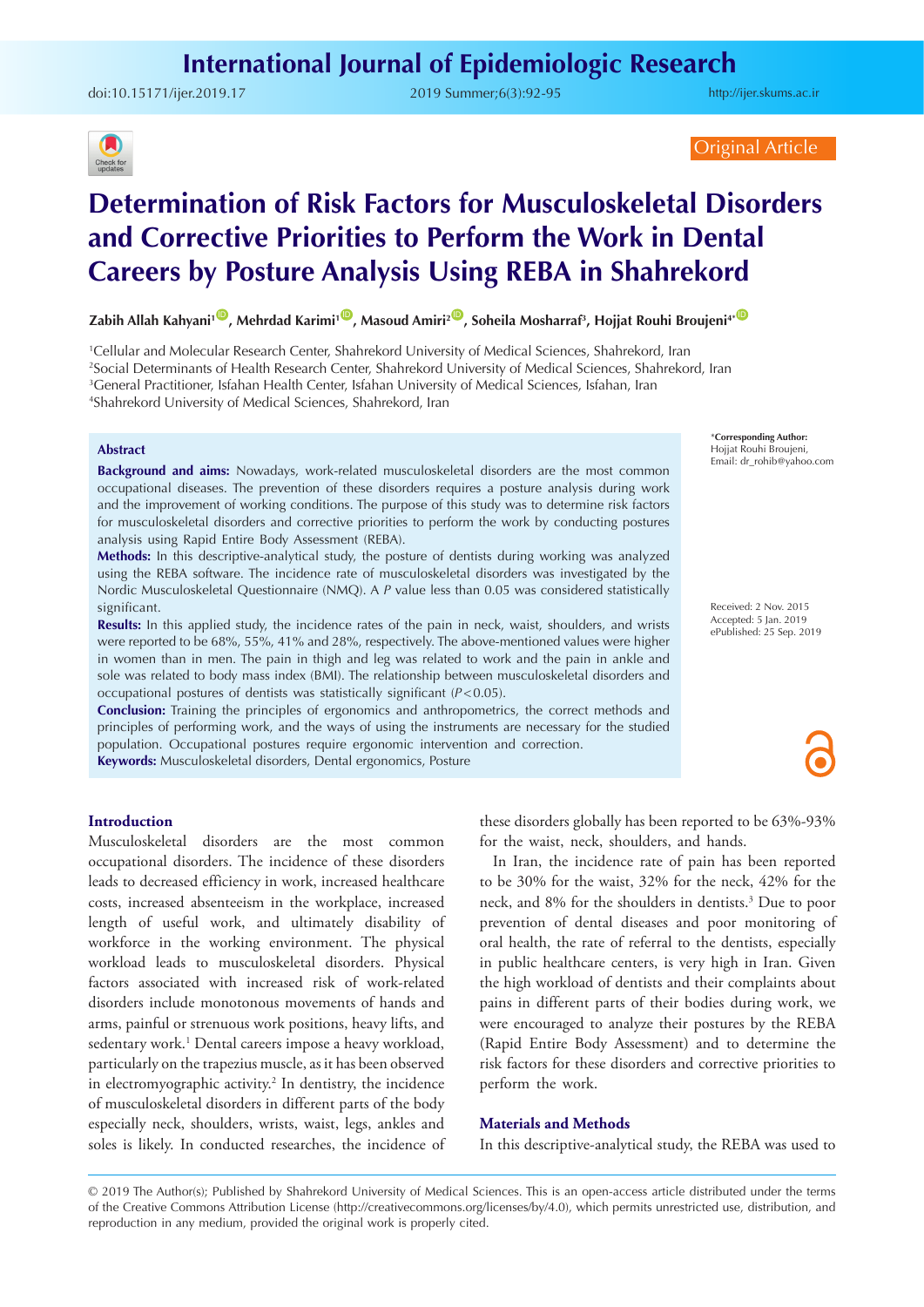analyze postures. Fifty-eight participants consisting of 49 men and nine women were included in the study. This method was designed in 1998 by Hignett and McAtamney.4 According to this method, 3 positions are predicted for head, body and feet that are rated based on the degrees of the angles between them and the body's vertical axis during working. The final degree is obtained by summing these degrees proportionally to this degree. The risk factors for musculoskeletal injuries were determined. Finally, the necessity of improvement of occupational postures is investigated according to this degree.<sup>5</sup> The monitoring of occupational postures was done in dental offices and oral healthcare centers in Shahrekord for 20-40 minutes with a 30-second pause for every occupational posture. The observations were recorded on the rating sheet according to the REBA. Then, the observed postures were analyzed by the REBA software. For determining the incidence rate of musculoskeletal disorders in each part of the body, the Nordic Musculoskeletal Questionnaire (NMQ) was completed by the participants. The NMQ was designed by Cornice et al. in the Professional Health Institute of Scandinavia in 1987. The NMQ includes some personal questions. The assessment of musculoskeletal disorders due to occupational postures was carried out using the REBA for dental careers in Shahrekord in September 2014.

## **Results**

In this study, participants consisted of 49 men and 9 women (45 general dentists, 4 experimental dentists and 9 oral healthcare workers). The average age of the participants was 37.7 years, the average work experience

**Table 1.** The Frequency of Muscular-skeletal Disorders Based on Occupation

was 10.7 years, the average weight was 72.7 kg, and the average height was 173 cm. Based on the body mass index (BMI), 7% of our participants were thin, 58% were normal, 3% were overweight and 4% were obese. The incidence rates of pain in different parts of the body are presented in Tables 1 and 2. According to the results, 33% of the participants experienced obligatory absence from work because of pain in any parts of the body. It was revealed that 15% of the participants had experienced pain in the neck, 8% of them had experienced pain, and 35% of them had experienced low back pain (LBP). The incidence rates of pain in the neck and shoulders in male dentists were 51% and 36%, and in female dentists, they were 77% and 45%, respectively. There was a relationship between pain in the thigh and the number of patients visited per day and work experience (0.047 and 0.018, respectively), and there was a statistically significant relationship between pain in leg and work experience (0.005). The relationship between the pain in other parts and variables such as age, work experience, the number of patients, stress, smoking, and BMI was not statistically significant ( $P > 0.05$ ). The REBA was suggested by Hignett and McAtamney to evaluate the occupational postures in healthcare occupations. Then, after conducting researches on English dentists, a reliability of 62%-85% was reported for studied positions.<sup>5</sup> The results for sample populations in these countries were reported to be 59%, 62%, 60% and 40%, which are relatively similar.6 However, the incidence rates of pain in the shoulder and wrist were lower, which is related to postures in performing the tasks. The incidence rates of pain in the neck, shoulder, and wrists were higher

|                   |       | Job                                    |                                             |                                            |                              |  |  |  |  |
|-------------------|-------|----------------------------------------|---------------------------------------------|--------------------------------------------|------------------------------|--|--|--|--|
| Pain              |       | <b>General Dentist,</b><br>No. $(\% )$ | <b>Experimental Dentist,</b><br>No. $(\% )$ | <b>Oral Healthcare</b><br>Workers, No. (%) | All 3 Groups,<br>No. $(\% )$ |  |  |  |  |
|                   | Yes   | 19(54)                                 | 3(75)                                       | 5(56)                                      | 27(56)                       |  |  |  |  |
| <b>Neck</b>       | No    | 16(46)                                 | 1(25)                                       | 4(44)                                      | 21(44)                       |  |  |  |  |
|                   | Total | 35 (100)                               | 4(100)                                      | 9(100)                                     | 48 (100)                     |  |  |  |  |
|                   | Yes   | 14(40)                                 | $\overline{\phantom{a}}$                    | 4(44)                                      | 18(35)                       |  |  |  |  |
| Backache          | No    | 21(60)                                 | 4(100)                                      | 5(56)                                      | 30(62)                       |  |  |  |  |
|                   | Total | 35 (100)                               | 4(100)                                      | 9(100)                                     | 48 (100)                     |  |  |  |  |
|                   | Yes   | 13(37)                                 | 1(25)                                       | 4(44)                                      | 18(38)                       |  |  |  |  |
| Shoulder          | No    | 22(63)                                 | 3(75)                                       | 5(56)                                      | 30(62)                       |  |  |  |  |
|                   | Total | 35 (100)                               | 4(100)                                      | 9(100)                                     | 48 (100)                     |  |  |  |  |
|                   | Yes   | 10(29)                                 | 2(50)                                       | 3(33)                                      | 15(31)                       |  |  |  |  |
| Wrist             | No    | 21(71)                                 | 2(50)                                       | 6(67)                                      | 23 (69)                      |  |  |  |  |
|                   | Total | 35 (100)                               | 4(100)                                      | 9(100)                                     | 48 (100)                     |  |  |  |  |
|                   | Yes   | 21(60)                                 | 4(100)                                      | 4(44)                                      | 29(60)                       |  |  |  |  |
| Waist             | No    | 14(40)                                 | $\sim$                                      | 5(56)                                      | 19(40)                       |  |  |  |  |
|                   | Total | 35 (100)                               | 4(100)                                      | 9(100)                                     | 38 (100)                     |  |  |  |  |
|                   | Yes   | 3(11)                                  | 2(50)                                       | $\overline{\phantom{a}}$                   | 6(12)                        |  |  |  |  |
| Ankle and<br>sole | No    | 31 (89)                                | 2(50)                                       | 9(100)                                     | 42 (88)                      |  |  |  |  |
|                   | Total | 35 (100)                               | 4(100)                                      | 99 (100)                                   | 48 (100)                     |  |  |  |  |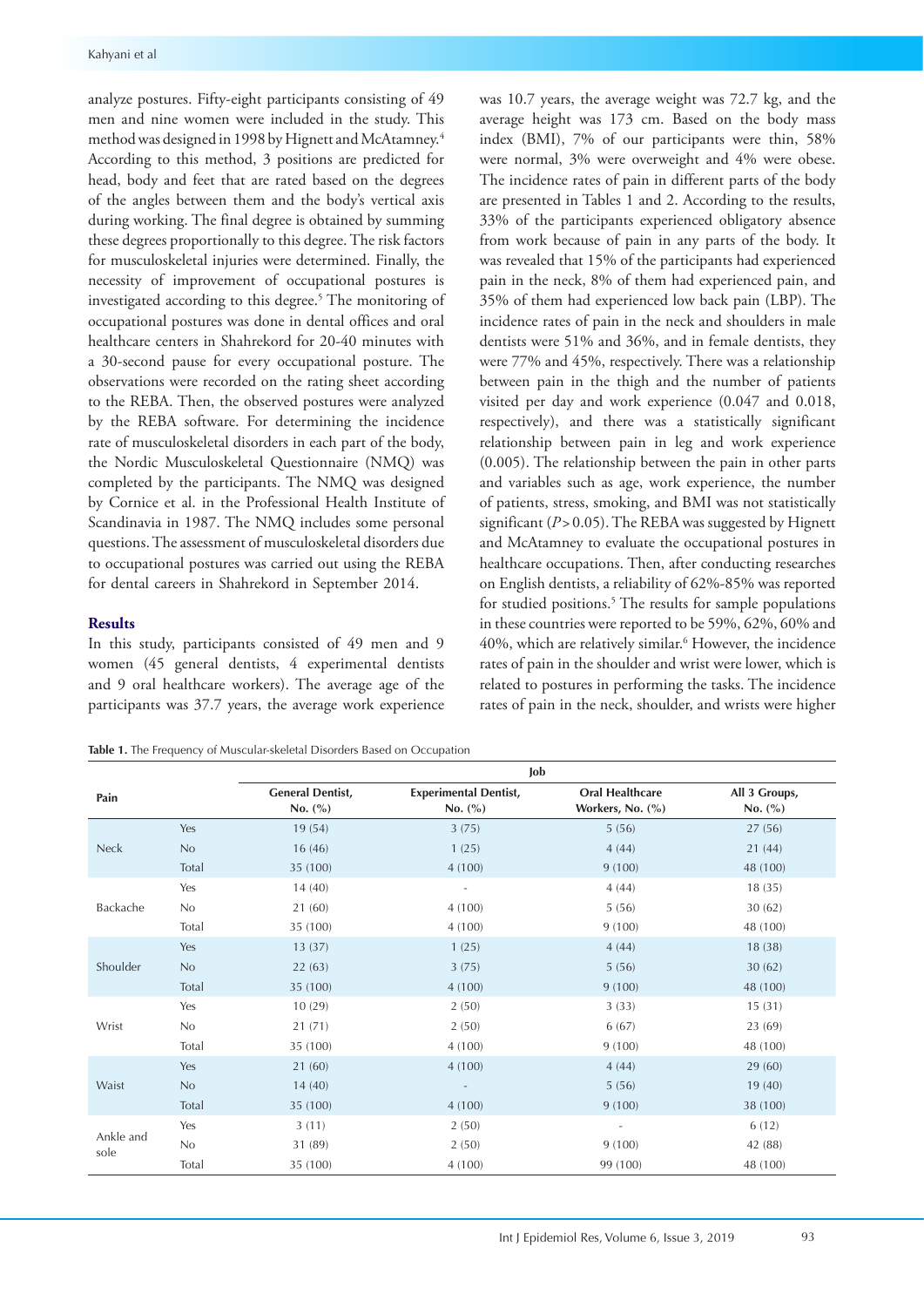|                              |       | Job |                        |                          |                             |                |                                |     |              |  |  |
|------------------------------|-------|-----|------------------------|--------------------------|-----------------------------|----------------|--------------------------------|-----|--------------|--|--|
| Pain                         |       |     | <b>General Dentist</b> |                          | <b>Experimental Dentist</b> |                | <b>Oral Healthcare Workers</b> |     | All 3 Groups |  |  |
|                              |       | No. | $\frac{6}{6}$          | No.                      | $\%$                        | No.            | $\%$                           | No. | $\%$         |  |  |
| Group A (Neck,               | Yes   | 30  | 85.7                   | $\overline{4}$           | 100                         | 6              | 66.7                           | 40  | 83.2         |  |  |
| waist, backache,             | No    | 5   | 14.3                   | $\overline{\phantom{0}}$ | $\overline{\phantom{a}}$    | 3              | 33.3                           | 8   | 16.7         |  |  |
| ankle and sole)              | Total | 35  | 100                    | $\overline{4}$           | 100                         | 9              | 100                            | 48  | 100          |  |  |
|                              | Yes   | 17  | 48.6                   | $\overline{2}$           | 50                          | 5              | 55.6                           | 24  | 50           |  |  |
| Group B<br>(wrist, shoulder, | No    | 18  | 51.4                   | $\overline{2}$           | 50                          | $\overline{4}$ | 44.4                           | 24  | 50           |  |  |
|                              | Total | 35  | 100                    | $\overline{4}$           | 100                         | 9              | 100                            | 48  | 100          |  |  |

**Table 2.** The Frequency of Muscular-Skeletal Pain in Different Organs Based on Occupation

in women than in men. In the study done by Savants et al, the incidence rate of carpal tunnel syndrome was reported to be three times higher in women compared to men.<sup>5</sup> The pain in the wrist of these people can be considered a strong predictor of the incidence of carpal tunnel syndrome.

The incidence of pain in different parts in all three career groups was higher in group A than in group B. The parts of group A in terms of ergonomic and biomechanical patterns have higher risk compared to those of group B, which can be attributed to the involvement of these parts during the work. This condition represents the correlation between the incidence of musculoskeletal disorders and the occupational posture in these people. The relationship between pain in thigh and leg and BMI represents disproportionality of the bodies of our participants and their sensible overweight. Moreover, all the occupational postures of these people need improvement.

Based on the REBA method, the parts of the body are divided into two groups: group A (body, neck, and feet) and group B (arms, forearms and wrists), and the incidence of pain in the parts is investigated by observation and

recording. Based on the REBA, the occupational postures in group B had higher frequencies (Tables 3 and 4). Since in static positions, there is higher pressure on feet, the risk is higher and the need for corrective movements is further intensified. For right parts (Tables 3 and 4), the body, neck, and wrists are extremely bent to both sides and the arms are kept at a distance from the body.

The risk is higher for right parts (Table 3), which shows that occupational postures should be improved in the near future. Because of the less bending of the neck and body, the calculated risk is low. Occupational posture in dental careers is considered the condition after 12 o'clock hand . Accordingly, the posture of the dentist is defined in relation to the patient.

#### **Discussion and Conclusion**

The incidence rate of musculoskeletal disorders was higher in experimental dentists than in other dentists and the employed staff in dental careers, which shows a relationship between the incidence rate of these disorders and work experience. The incidence rates of LBP, neck

|  |  |  |  |  |  | Table 3. The Evaluation of Standing Posture |  |
|--|--|--|--|--|--|---------------------------------------------|--|
|--|--|--|--|--|--|---------------------------------------------|--|

| <b>Posture</b>                                                | <b>Right Organs</b> |           | Left Organs |           |
|---------------------------------------------------------------|---------------------|-----------|-------------|-----------|
| Remove teeth from the upper jaw (hours 7-8)                   | <b>Risk</b>         | Very soon | <b>Risk</b> | Very soon |
| Remove teeth from the lower jaw (hours 7-8)                   | Risk                | Very soon | Risk        | Very soon |
| Remove teeth from the left side of the upper jaw (hours 7-8)  | <b>Risk</b>         | Very soon | <b>Risk</b> | Very soon |
| Remove teeth from the right side of upper jaw (hours 7-8)     | <b>Risk</b>         | Very soon | Risk        | Very soon |
| Remove teeth from the right side of the lower jaw (hours 7-8) | <b>Risk</b>         | Verv soon | <b>Risk</b> | Very soon |

#### **Table 4.** The Evaluation of Sitting Posture

|                                                                             |                                                               | <b>Right Organs</b>   | Left Organs |                                                |  |
|-----------------------------------------------------------------------------|---------------------------------------------------------------|-----------------------|-------------|------------------------------------------------|--|
| <b>Posture</b>                                                              | <b>Required Practical</b><br><b>Risk</b><br><b>Procedures</b> |                       | <b>Risk</b> | <b>Required Practical</b><br><b>Procedures</b> |  |
| The regeneration of teeth on the right side of the lower jaw (7 o'clock)    | Average                                                       | Is required           | Average     | Is required                                    |  |
| The regeneration of teeth in the upper jaw by indirect vision (8-9 o'clock) | Average                                                       | Is required           | Average     | Is required                                    |  |
| The regeneration of teeth on the right side of the upper jaw (11 o'clock)   | Average                                                       | Is required           | Average     | Is required                                    |  |
| The regeneration of teeth on the right side of the lower jaw (11 o'clock)   | Average                                                       | Is required           | Average     | Is required                                    |  |
| The regeneration of teeth in the lower and upper jaw (7 o'clock)            | Average                                                       | Is required           | Average     | Is required                                    |  |
| The regeneration of teeth in the upper jaw by indirect vision (12 o'clock)  | Average                                                       | Is required           | Average     | Is required                                    |  |
| The regeneration of teeth in the upper jaw by direct vision (12 o'clock)    | <b>High</b>                                                   | Is required very soon | Average     | Is required very soon                          |  |